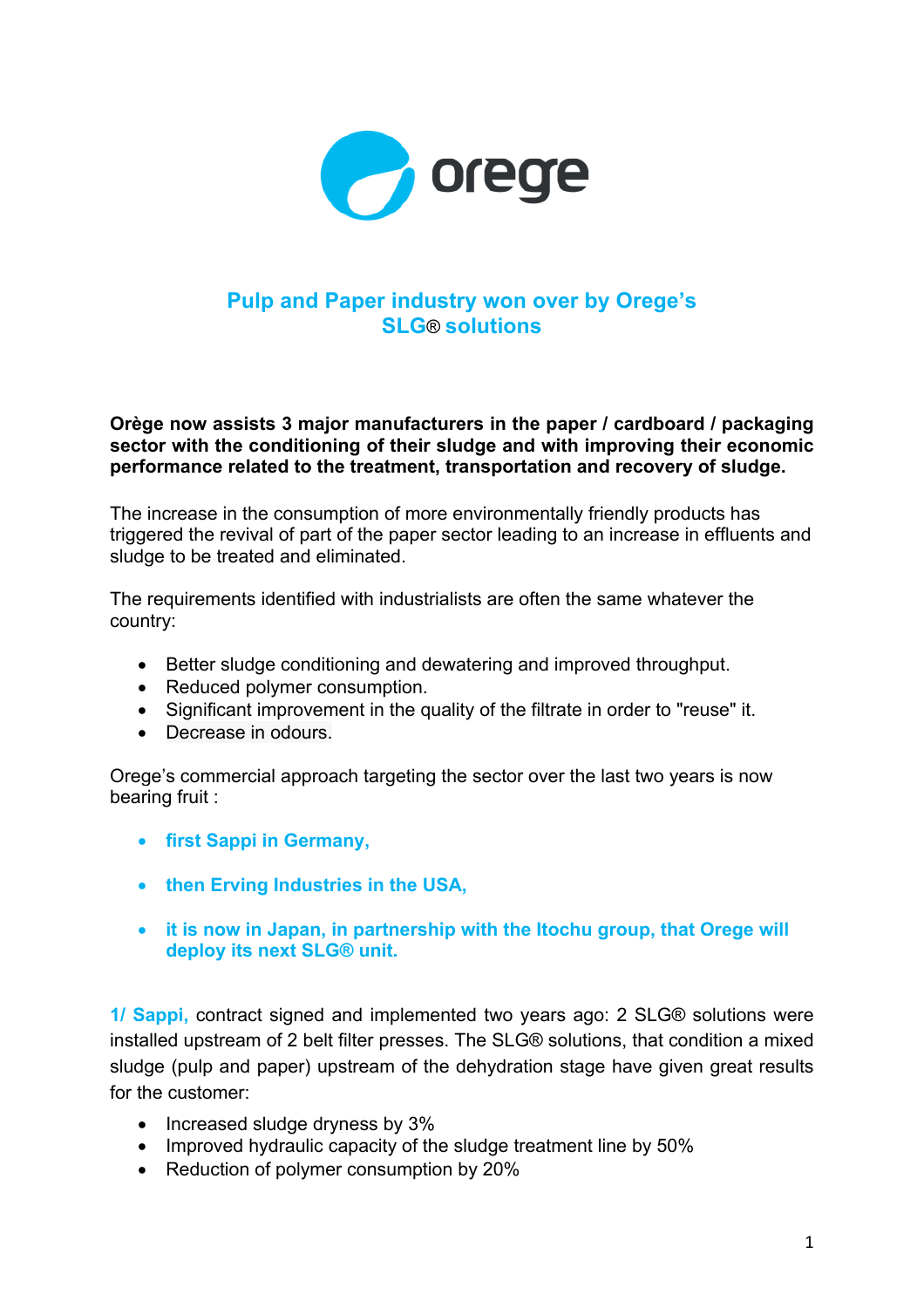• Significant improvement in filtrate quality (suspended solids concentration divided by 3)

The Sappi contract is a four-year leasing agreement worth  $\epsilon$  350,000.

2/ At the end of August 2019, Orège signed a 5-year leasing agreement with Erving Industries in the United States for some \$ 450,000. Erving Industries manufactures high quality tissue rolls and towels from 100% recycled paper.

2 SLG® solutions are used upstream of 2 belt filter presses to treat a mixture of primary and secondary sludge. The SLG® solutions will immediately reduce the costs of sludge disposal. The optimization phase, which has been in progress for two months and which, under the terms of the contract, is to continue for another four months, is already achieving results which exceed those targeted in the contract.

Orège and Erving Industries have estimated that the savings generated could exceed \$ 150 K per year.

3/ Finally, the first firm sale of an SLG® solution to the Itochu Group is expected to result in a first reference in Japan with a paper and packaging group of world renown. The SLG® solution would condition biological sludge upstream of a belt filter press.

The main objectives for the SLG® solution that would be deployed will be to increase the hydraulic flow to help solve the problem of capacity overload of the sludge workshop and to significantly reduce the odors of the site, the paper mill being located in the heart of a big city.

These last two projects consolidate Orège's strategy of concentrating its commercial development on specific industrial sectors internationally.

It should be noted that these three countries, the United States 1st, Japan 2nd and Germany in 4th (with China being 3rd) are the largest paper producers in the world with more than 1,000 production sites. Orège will be able to capitalize on its experience to accelerate its development in the paper industry.

Voisins-Le-Bretonneux, 16 December 2019